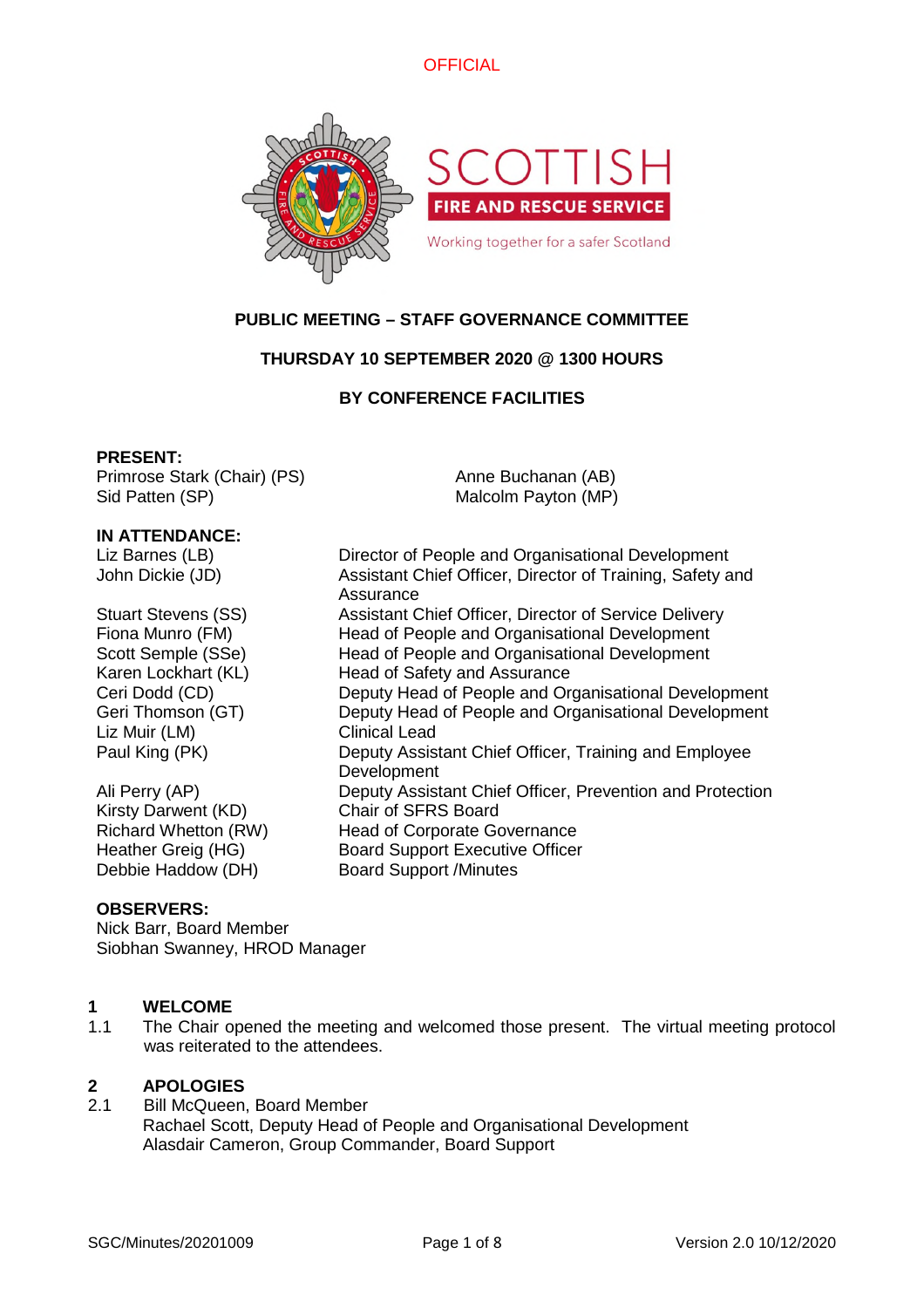# **3 CONSIDERATION OF AND DECISION ON ANY ITEMS TO BE TAKEN IN PRIVATE**<br>3.1 The Committee discussed and agreed that the Key Case report. Disciplinary Policy Un

- The Committee discussed and agreed that the Key Case report, Disciplinary Policy Update and Retained/Volunteer Duty System Update, the Revised Disciplinary Policy Review and the Retained and Volunteer Duty System Update would be heard in private session due to confidentiality in line with Standing Orders (Item 9F).
- 3.2 No further items were identified.

## **4 DECLARATION OF INTERESTS**

4.1 None.

## **5 MINUTES OF PREVIOUS MEETING: 4 JUNE 2020**

- 5.1 The minutes were agreed as an accurate record of the meeting.
- 5.2 **The minutes of the meeting held on 4 June 2020 were approved as a true record of the meeting.**

## **5.3 Matters Arising**

5.3.1 In regard to the suspension of the full Mental Health Board reported at the last meeting, LB confirmed that the Mental Health Board had been stood up and would be run in parallel with the COVID-19 Wellbeing Group.

## **6 ACTION LOG**

- 6.1 The Committee considered the action log and noted the updates.
- 6.2 **The Committee noted the updated Action Log and approved the removal of completed actions**.

## **7. PERFORMANCE AND RISK REPORT QUARTER 1 2020/21**

## 7.1 **People and Organisational Development (POD)**

- 7.1.1 FM presented the Committee with the POD Progress and Performance Report 2020/21, noting the revised presentation, inclusion of additional performance data and the alignment with the Annual Operating Plan (AOP) objectives. The following key areas were highlighted:
	- Impact of COVID-19 on AOP objectives and the opportunity to adapt processes to mitigate the impact.
	- Temporary suspension of recruitment and routine health and wellbeing assessments. Risk assessment have now been undertaken and action plans developed.
	- Temporary suspension of the Protection of Vulnerable Person (PVG) project.
	- Mental Health Strategy launched and Mental Health Board stood back up.
	- Reduction in cancellation of medical appointments. This was due to a different method of delivery.
- 7.1.2 In relation to Leavers Questionnaires, the Committee noted the low number of returns and FM stated that further communication was being developed to encourage staff/managers to provide this valuable feedback of their experiences within the Service. FM confirmed that should any bullying/harassment be reported, then direct contact is made with the individual concerned. Due to COVID-19, the Bullying and Harassment Project was temporarily suspended, however, this has now recommenced and the progress pre- and postsuspension was noted.
- 7.1.3 The Committee asked whether there was changes in policy re the relocation of dual contract staff. FM noted that this was a direct result of COVID-19 and the specific requirements and implications of this were being reviewed. There are provisions for staff to operate on dual contract roles and the broader implications of this were also being reviewed.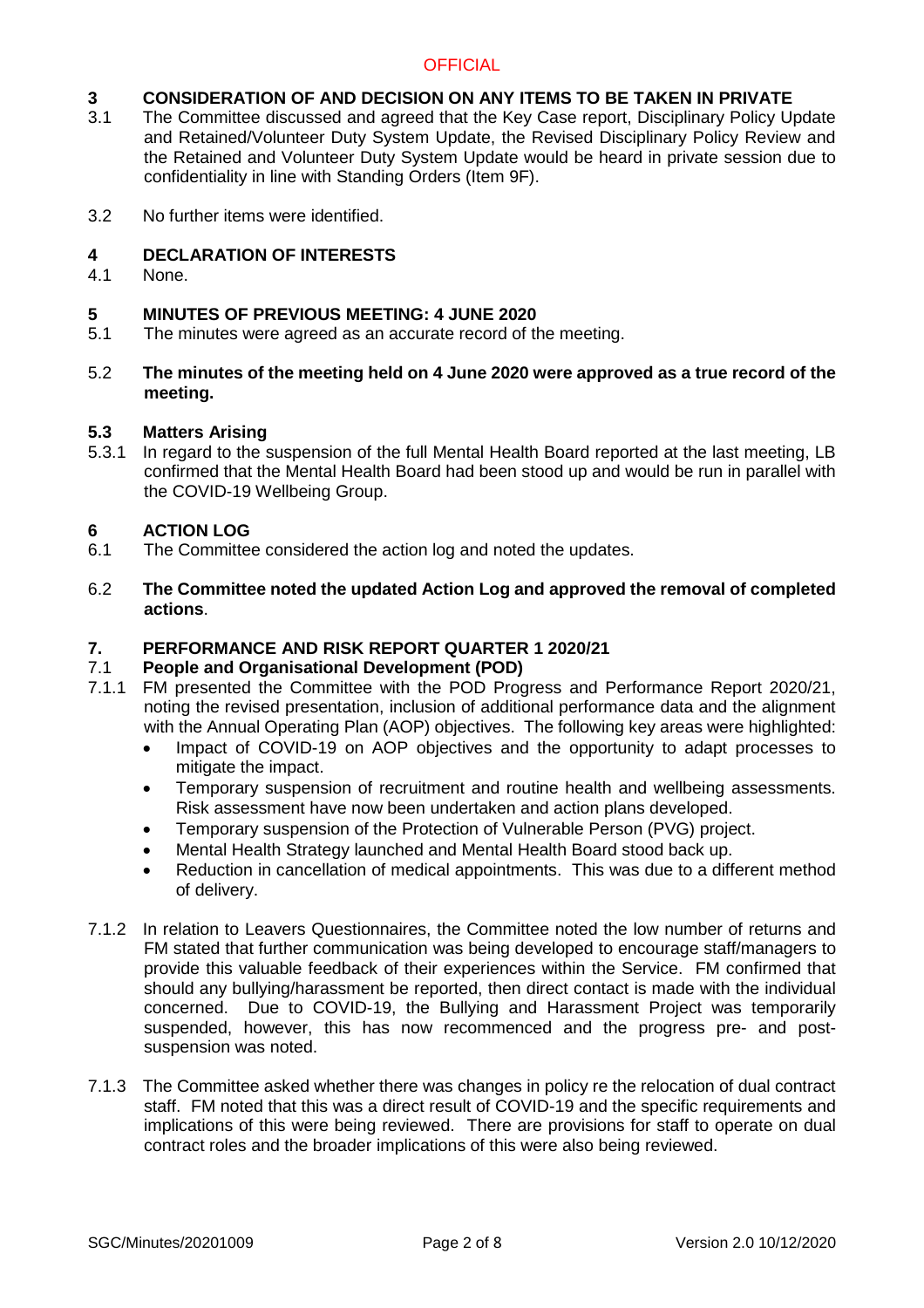- 7.1.4 In relation to the Talent Development programmes, CD confirmed that there were a range of talent assessments such as diagnostic interviews, impact coaching and eLearning modules, arrangements in place throughout the programme.
- 7.1.5 In relation to the SFRS succession planning framework and early scoping, LB informed the Committee that data gathered in the workforce plan feeds into various processes including the leadership development process which allow the Service to identify relevant skills required. The benefits of this joint process and accurate intelligence were already being seen across the Service. The Committee intimated that they would welcome the opportunity to hear some personal reflects on the programme.
- 7.1.6 It was noted that the annual review of the Working Together Framework had been deferred due to COVID-19 and there were no particular areas of concerns.
- 7.1.7 In relation to routine firefighter health assessments, FM noted that these were impacted by lockdown, social distancing and the medical advice not to conduct certain aspects of the assessment. Appropriate risk assessments and changes to the guidance has allowed recruitment health assessments to recommence albeit at a slower than normal pace. LB commented on the focus on wellbeing during this period and the overall impact on resources/workloads within the Directorate.
- 7.1.8 LB provided the Committee with a brief update on the People, Training, Finance and Asset Systems project and progress to date.
- 7.1.9 In relation to the Protection of Vulnerable Group (PVG) project, Disclosure Scotland has developed a digital process which would allow the current backlog and future processing to be carried out in a timely manner. It is anticipated that the project would be back on scheduled by the end of March 2021.
- 7.1.10 In relation to the risk POD4 (Recruit of Staff), LB advised that the situation was beginning to improve, mitigation measures were in place and progress was now being made with planned recruitment.
- 7.1.11 Within the POD Progress and Risk Table, the Committee commented on the importance of accurately denoting the direction of the risk movement arrow along with the narrative and RAG status. GT provided clarification on the position with the Directorate's objective to implement vaccination programme for staff.
- 7.1.12 GT provided an update on the Directorate's objective to introduce substance screening programme. Due to this still under development, it was proposed that this would be removed from the plan and brought back at an appropriate time once progress was being made. A summary of the proposed delays, implications and wider impacts would be helpful for the Committee's understanding.
- 7.1.13 The Committee commented on the potential to promote flu vaccinations across the Service and GT confirmed that a paper was being presented Strategic Leadership Team.

## 7.2 **Training, Safety and Assurance**

- 7.2.1 Paul King presented the first iteration of the separate Training, Safety and Assurance performance report and noted the overall positive position albeit with the full implications of COVID-19 still to be realised. The following key areas were highlighted:
	- Objective to embed core competency skills showing a reduction in risk due to the focus on core competence skills during COVID-19.
	- Training Needs Analysis (TNA) Review objective reported an increase in risk due to specialist competencies being extended during the COVID-19.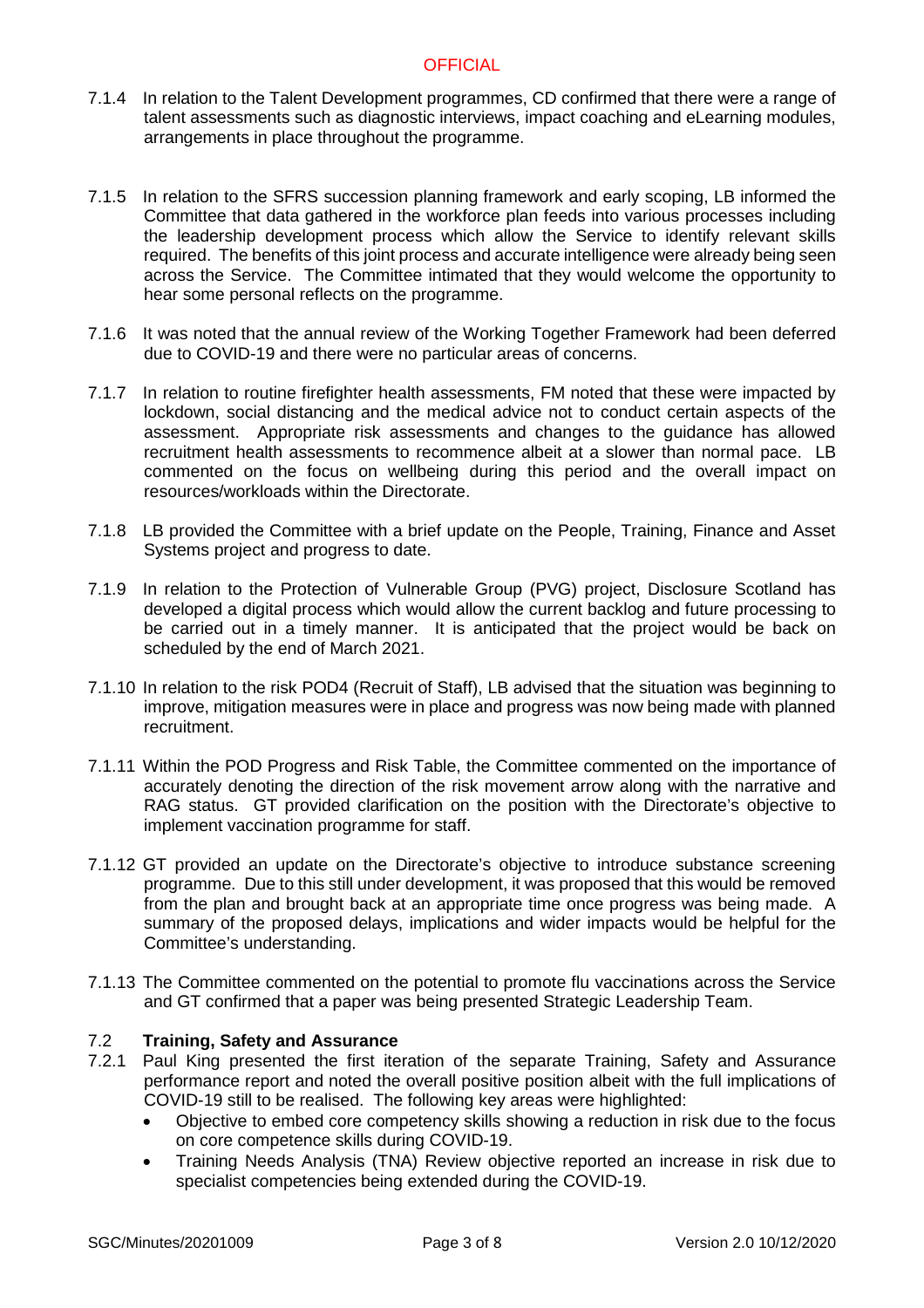- Quarterly performance stats for core, incident command and specialist rescue competences including implications of COVID-19, mitigation measures and recovery strategy.
- To ensure currency of skills, mitigating measures have been put in place to review individuals' competency by means of maintaining skills at operational or station level.
- Future review of Performance Indicators.
- 7.2.2 The Committee gained assurance from the innovations being used to maintain competency skills, in particular RDS and flexi duty officers, during this challenging period.
- 7.2.3 NB noted that the Service Delivery Committee would be spotlighting the Service's ability to maintain capacity and resources within Service Delivery to meet statutory duties and asked what the impact was on frontline deployment. PK stated that the Service prioritise competencies to ensure legislative compliance alongside maintaining our duty under the Health and Safety at Work Act to maintain information, instruction and training to staff. He noted that the currency timescales were predominately set by the Service and where possible competency was being maintained at station level rather than centrally quality assured. Some specialist skills were externally accredited and had definitive timescales, however, this was being reviewed.
- 7.2.4 KL presented the health and safety aspects performance report and the following key areas were highlighted:
	- Implementation of inhouse Health and Safety Management System was reporting green and on target.
	- Development HS Improvement Plans 2020/21 delayed due to COVID-19 but reporting green as residual 2019/20 work continued.
	- Increased demand on health and safety resources within the Service including support/guidance for home working arrangements, development of reporting processes to HSE, development of risk assessments and management plans to ensure COVID secure workplaces.
	- Additional workloads have resulted in delays to 2020/21 Improvement Plan, development of management arrangements, introduction of new Health and Safety Policy (reflecting new Directorate arrangements).
	- Outline of progress on Improvement Plans within Service Delivery Areas (SDA) and Directorate during the Quarter 1.
	- Positive reporting on all 6 key performance indicators and downwards trends over the 3 year averages.
	- Accident/Injuries stats are reporting static over a 2-year period for the West Service Delivery Area and further work to be carried out to understand the reason.
	- RIDDOR reports primarily relate to manual handling/musculoskeletal (MSK) injuries. As a result, the MSK Risk Reduction Group will be reconvened.
- 7.2.5 KL confirmed that the HS Improvement Plans are developed on a risk based approach in agreement with the Directorates/SDA. It was also noted that any residual actions were carried over to the following years plans.

# 7.3 **The Committee scrutinised the reports.**

*(The meeting broke at 1435 hrs and reconvened at 1440 hrs)*

# **8 WORKPLACE CULTURE**

# 8.1 **Update on Staff Survey**

- 8.1.1 AP presented the Committee with the Q4 update report of progresses against the National and 30 Local Action Plans established following the SFRS Staff Survey undertaken in September/October 2018. The following key points were highlighted:
	- High level of response from staff.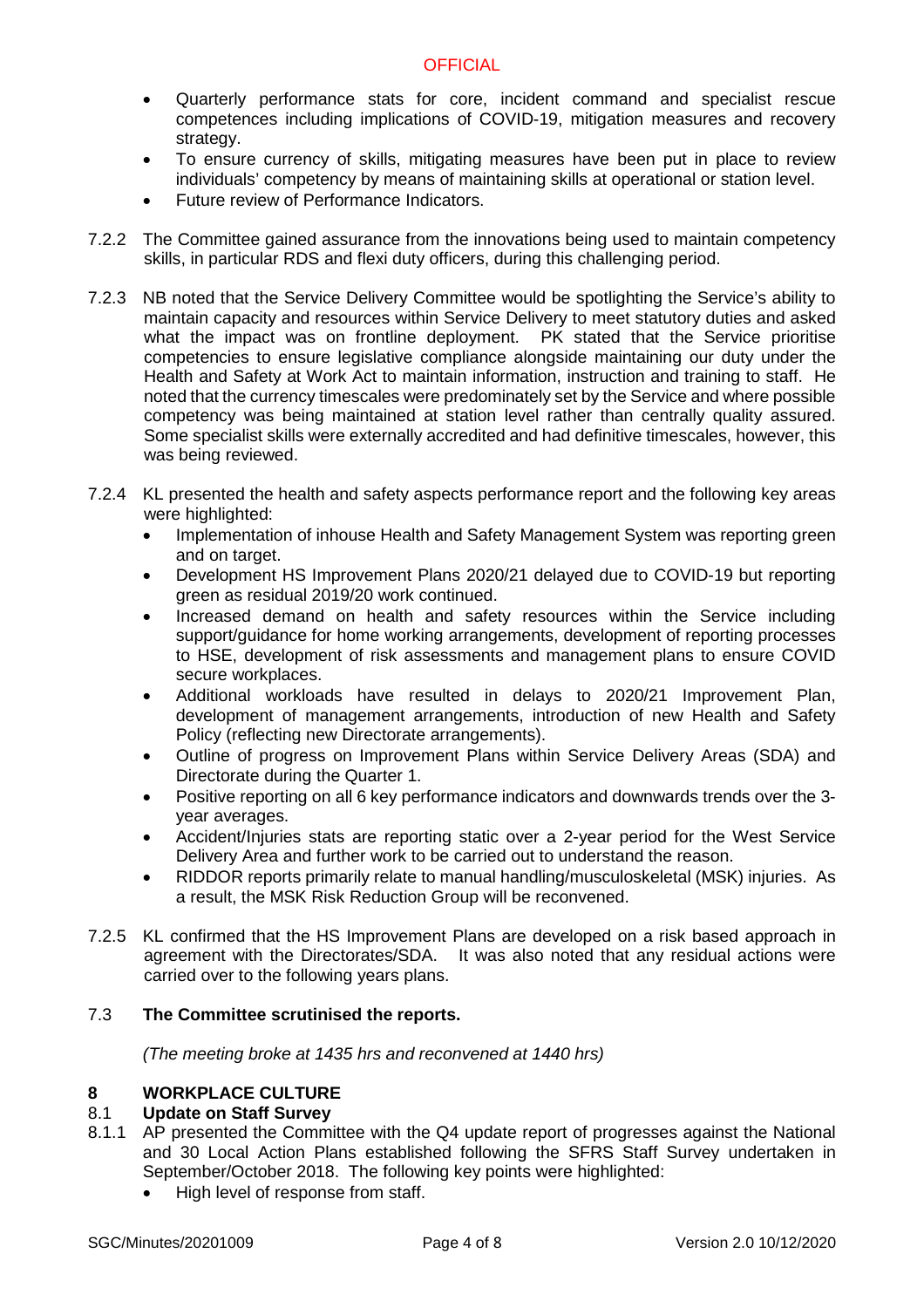- Three key themes were identified Improve resources, improve processes for sharing information across SFRS and take action to make staff feel more valued and improve working lives.
- 344 individual actions were raised with 80% completed, 11% on target, 5% extended and 4% off target/not started.
- Off target/not started actions were attributed to progress against the broadening the role process or as a result of COVID-19.
- Communicating progress across the Service had been impacted due to COVID-19 and competing demands on resources within Communications and Engagement (C&E) function.
- 8.1.2 The Committee commented on the impressive progress made and asked what the plans were for communicating the overall progress to staff. AP noted that a broad communication strategy was launched at the start of the year to make staff aware of progress. This strategy included branding of staff survey and articles/videos in various Service publications/social media platforms. It was noted that this was suspended due to COVID-19, however, progress was now being made to relaunch the strategy.
- 8.1.3 The Committee noted the increased communication recently and asked whether this has shown a positive improvement in communicating with staff LB highlighted that the C&E function were inundated with COVID-19 related queries, and introduced innovative solutions eg Chief's Broadcast, helping to raise awareness and focus on wellbeing. This had further helped to strengthened staff engagement and improve communications across the Service. The Committee were keen for the improvements to be captured and linked back to the staff survey to evidence "*you said, we did*".
- 8.1.4 LB indicated that it would be the intention to propose delaying the next staff survey until 2022 and outlined the reasons. The Committee referred to the previous debate on launching the staff survey and noted that an update report, including any recommendations, reason for delay, current arrangements and mitigations, would be available in due course following SLT/SMB's decision on the proposed delay.
- 8.1.5 The Committee suggested that the Chief's future staff engagement sessions could be used to highlight the positive work being done. LB intimated that this may not be the appropriate forum but would raise this with the Chief. LB noted that positive "y*ou said, we did*" branded messages would be shared with staff in the coming year.
- 8.1.6 The Committee commented on the numerous communications projects and the need to remain focussed and aware of the wider picture to manage these and communicate with staff effectively.

## 8.1.7 **The Committee noted the report.**

## 8.2 **SFRS We are Positive About Disability Guidance**

- 8.2.1 CD presented an update to the Committee on the launch of the "*We are Positive About Disability' - Guide to Reasonable Adjustments and Supporting Staff with a Disability*". The review of the guidance was undertaken to ensure that up-to-date information was available for staff and managers relating to reasonable adjustments. The guidance would now be communicated across the Service for awareness.
- 8.2.2 The Committee commented that the positive value that diversity could bring into the Service and need to communicate this. CD noted the comments and would consider including this theme within the paper.

# 8.2.3 **The Committee noted the report.**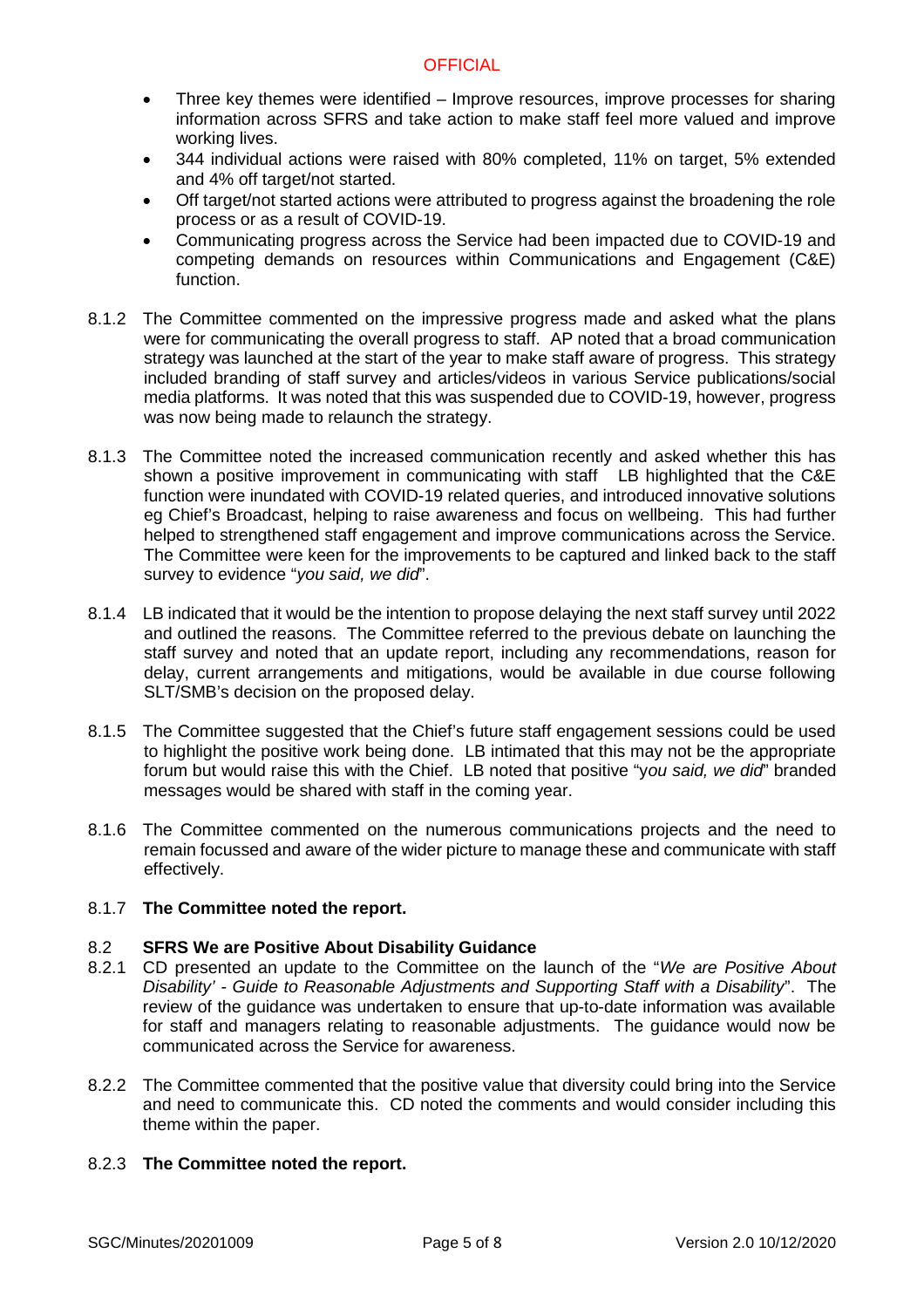# **9 PAY, REWARD AND BENEFITS**

# 9.1 **Final Review of Detached Duty Policy**

9.1.1 FM provided a verbal update to the Committee on the Final Review of Detached Duty Policy and the 6-month review of the revised detached duty zones. Data was being gathered and a full report would be brought back to the Committee in December 2020. General feedback received to date was the overall acceptance of the revised duty zones and no further issues had been raised by the Fire Brigade Union.

# 9.1.2 **The Committee noted the verbal update.**

## **10 HEALTH AND WELLBEING**

## 10.1 **Clinical Governance**

- 10.1.1 LM presented a report to the Committee outlining the review of the Clinical Governance Action Plan and Framework for use within Health and Wellbeing to provide structure of service and ensure continuous quality service provision which aligns with best practice. The Action Plan also links into the Safe, Effective, Quality Occupational Health Service which is a voluntary accreditation scheme. The 3-year plan had been extended for a further 2 years until 2023 and may be subject to changes going forward.
- 10.1.2 The Committee were informed that the Clinical Lead would be invited onto the National Fire Chiefs Council (NFCC).
- 10.1.3 The Committee praised the professional approach and work undertaken and noted the progress that had been made.

## 10.14 **The Committee welcomed and noted the report.**

## **11 LEADERSHIP AND DEVELOPMENT**

## 11.1 **Career Ready Evaluation and Recommendation**

- 11.1.1 CD presented the report to the Committee with the findings from the evaluation of the Career Ready Pilot. The Committee were provided with background information, benefits for both students and mentors and the proposals for future courses.
- 11.1.2 LB noted the Committee's comments on the potential to highlight the good work in this area at the upcoming Ministerial Annual Performance Review.

## 11.1.2 **The Committee noted the report and offered their continued support.**

# **12 UPDATE: WORKING TOGETHER FRAMEWORK**

## 12.1 **Update from Employee Partnership Forum**

12.1.1 Due to no urgent business being brought forward, this meeting was cancelled.

## 12.1.2 **The Committee noted the verbal update.**

## 12.2 **Update from Partnership Advisory Forum**

12.2.1 Due to no urgent business being brought forward, this meeting was cancelled.

## 12.2.2 **The Committee noted the verbal update.**

## **13 ACTION PLAN UPDATES**

# 13.1 **HMFSI Training of Retained Duty Systems Personnel Action Plan**

- 13.1.1 PK presented the report to the Committee with the action plan, which has been developed in response to the report published by Her Majesty's Fire Service Inspectorate (HMFSI), relating to the Training of the Retained Duty System (RDS) Personnel. The following key points were highlighted:
	- Cognisance taken of the in-house training review.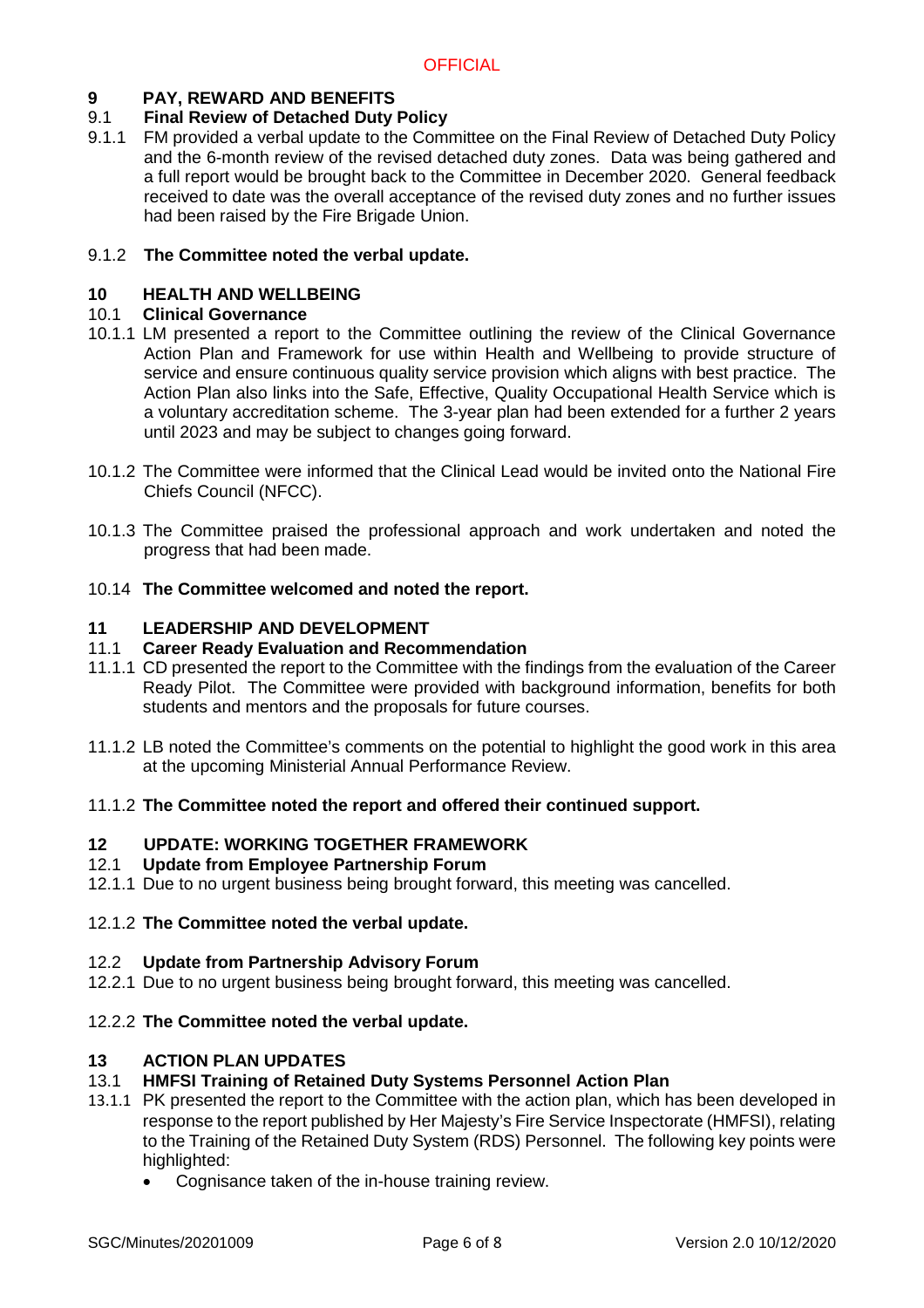- 22 No. recommendations were categorised into 5 main area Initial Training, Maintenance of Skills, Specialist Skills, Incident Command Training and other general observations.
- Action plan created to address recommendations and contains 31 actions.
- 61% of actions have been completed. Due to interdependencies, 5 actions have been deferred.
- 13.1.2 The Committee noted the progress made against the action plan and questioned what the impact of delivering the completed actions for frontline personnel, the overall benefits and timescales for delivery.
- 13.1.3 PK confirmed the overall progress made which included the delivery of the several quick wins elements. Delivery and implementation of longer term actions, including decentralisation, were currently difficult to quantify. He noted that the Project Manager for the Training Review Continuous Improvement programme, had still to be appointed. As a result, performance measures including identifying outputs and outcomes was still to be identified. During the COVID-19 pandemic a number of short term measures have been put in place eg eLearning, however, these measures need to be refined before rolling out as a permanent measure.
- 13.1.4 PK informed the Committee of the work being undertaken with Service Delivery to enable certain aspects of training and practical selection processes to be carried out in localised areas. A dedicated working group has been tasked to review this.
- 13.1.5 The Committee acknowledged the work being done, the measures in place and commented that these should be articulated fully.

## 13.1.6 **The Committee noted the report.**

# **14 STRATEGIC RISK REGISTER**<br>14.1 LB presented the risk register to

- LB presented the risk register to the Committee noting that earlier discussions covered the risks.
- 14.3 **The Committee noted the report.**

#### **15 FORWARD PLANNING**

## 15.1 **POD Policy Review Schedule Update**

15.1.1 The POD Policy Review Schedule Update report was presented to the Committee and the key policies review scheduled for the next quarter were highlighted.

## 15.1.2 **The Committee noted the report.**

#### 15.2 **Committee Forward Plan Review**

- 15.2.1 The following items were identified for the December 2020 meeting:
	- Final Report on Detached Duty Policy
- 15.2.2 For information, the Committee were informed for future scheduled meetings:
	- PSt, and Nick Barr (Service Delivery Committee Chair) to discuss Scrutiny of Operational Training (11 September 2020).
	- PSt, AB and LB to discuss the focus of the Committee, invitation to be extended to JD (23 September 2020).

## 15.3 **Items for Consideration at Future IGF, Board and Strategy Meetings**

15.3.1 It was suggested that a future workshop be considered to discuss the aspects of industrial relations, restructure of Strategic Leadership Team and benefits realisation linked with Value Added Statement.